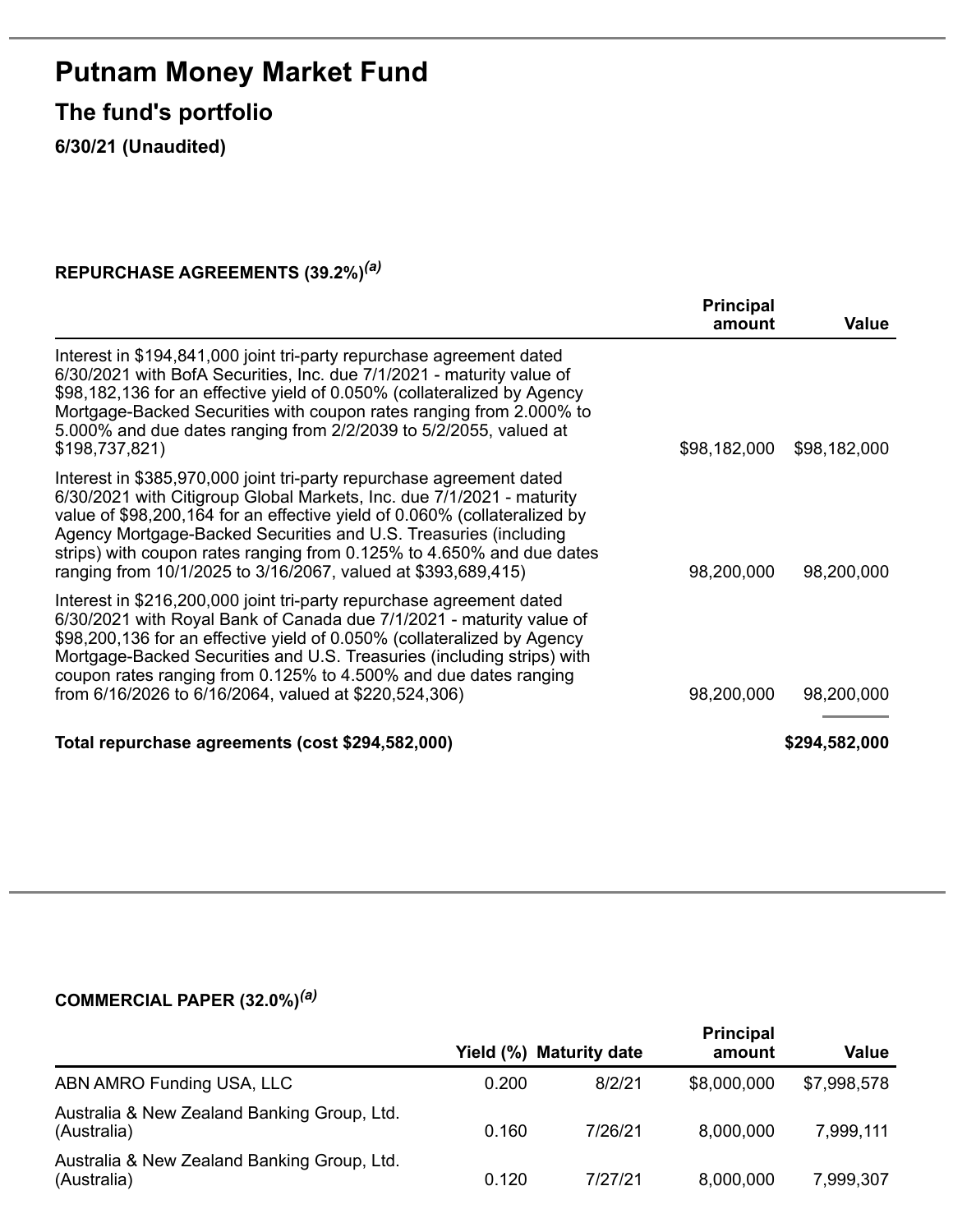| Bank of Nova Scotia (The) (Canada)                            | 0.231 | 5/10/22  | 7,750,000  | 7,734,502  |
|---------------------------------------------------------------|-------|----------|------------|------------|
| <b>BPCE SA (France)</b>                                       | 0.155 | 3/1/22   | 7,500,000  | 7,492,153  |
| <b>BPCE SA (France)</b>                                       | 0.150 | 8/4/21   | 8,000,000  | 7,998,867  |
| Commonwealth Bank of Australia (Australia)                    | 0.110 | 11/19/21 | 7,750,000  | 7,746,661  |
| DNB Bank ASA (Norway)                                         | 0.155 | 7/6/21   | 10,000,000 | 9,999,785  |
| DNB Bank ASA (Norway)                                         | 0.110 | 1/10/22  | 11,700,000 | 11,693,100 |
| FMS Wertmanagement (Germany)                                  | 0.130 | 7/28/21  | 7,200,000  | 7,199,298  |
| <b>FMS Wertmanagement (Germany)</b>                           | 0.100 | 10/4/21  | 7,750,000  | 7,747,955  |
| ING (U.S.) Funding, LLC                                       | 0.140 | 8/26/21  | 4,900,000  | 4,898,933  |
| ING (U.S.) Funding, LLC                                       | 0.130 | 7/12/21  | 3,000,000  | 2,999,881  |
| Lloyds Bank PLC (United Kingdom)                              | 0.180 | 7/14/21  | 5,000,000  | 4,999,675  |
| Lloyds Bank PLC (United Kingdom)                              | 0.150 | 10/5/21  | 7,750,000  | 7,746,900  |
| Mitsubishi UFJ Trust & Banking Corp./NY                       | 0.200 | 8/5/21   | 8,000,000  | 7,998,444  |
| Mitsubishi UFJ Trust & Banking<br>Corp./Singapore (Singapore) | 0.145 | 8/13/21  | 7,750,000  | 7,748,658  |
| National Australia Bank, Ltd. (Australia)                     | 0.170 | 3/18/22  | 7,500,000  | 7,500,000  |
| National Bank of Canada (Canada)                              | 0.210 | 7/2/21   | 8,000,000  | 7,999,953  |
| National Bank of Canada (Canada)                              | 0.150 | 9/27/21  | 7,750,000  | 7,747,158  |
| Nationwide Building Society (United Kingdom)                  | 0.060 | 7/8/21   | 4,000,000  | 3,999,953  |
| Nationwide Building Society (United Kingdom)                  | 0.055 | 7/9/21   | 4,000,000  | 3,999,951  |
| Nordea Bank ABP (Finland)                                     | 0.130 | 11/10/21 | 7,750,000  | 7,746,306  |
| Rabobank Nederland NV/NY (Netherlands)                        | 0.150 | 8/10/21  | 8,000,000  | 7,998,667  |
| Skandinaviska Enskilda Banken AB (Sweden)                     | 0.180 | 11/18/21 | 7,750,000  | 7,744,575  |
| Skandinaviska Enskilda Banken AB (Sweden)                     | 0.090 | 8/12/21  | 7,000,000  | 6,999,265  |
| Societe Generale SA (France)                                  | 0.150 | 8/2/21   | 4,000,000  | 3,999,467  |
| Sumitomo Mitsui Trust Bank, Ltd./New York                     | 0.120 | 9/2/21   | 3,500,000  | 3,499,265  |
| Svenska Handelsbanken AB (Sweden)                             | 0.151 | 9/2/21   | 12,000,000 | 12,000,000 |
| Swedbank AB (Sweden)                                          | 0.040 | 7/1/21   | 3,000,000  | 3,000,000  |
| Toronto-Dominion Bank (The) (Canada)                          | 0.150 | 8/24/21  | 12,000,000 | 11,997,300 |
| Total Capital Canada, Ltd. (Canada)                           | 0.180 | 8/4/21   | 8,000,000  | 7,998,640  |
| Westpac Banking Corp. (Australia)                             | 0.135 | 9/1/21   | 8,000,000  | 8,000,110  |

**Total commercial paper (cost \$240,232,418) \$240,232,418**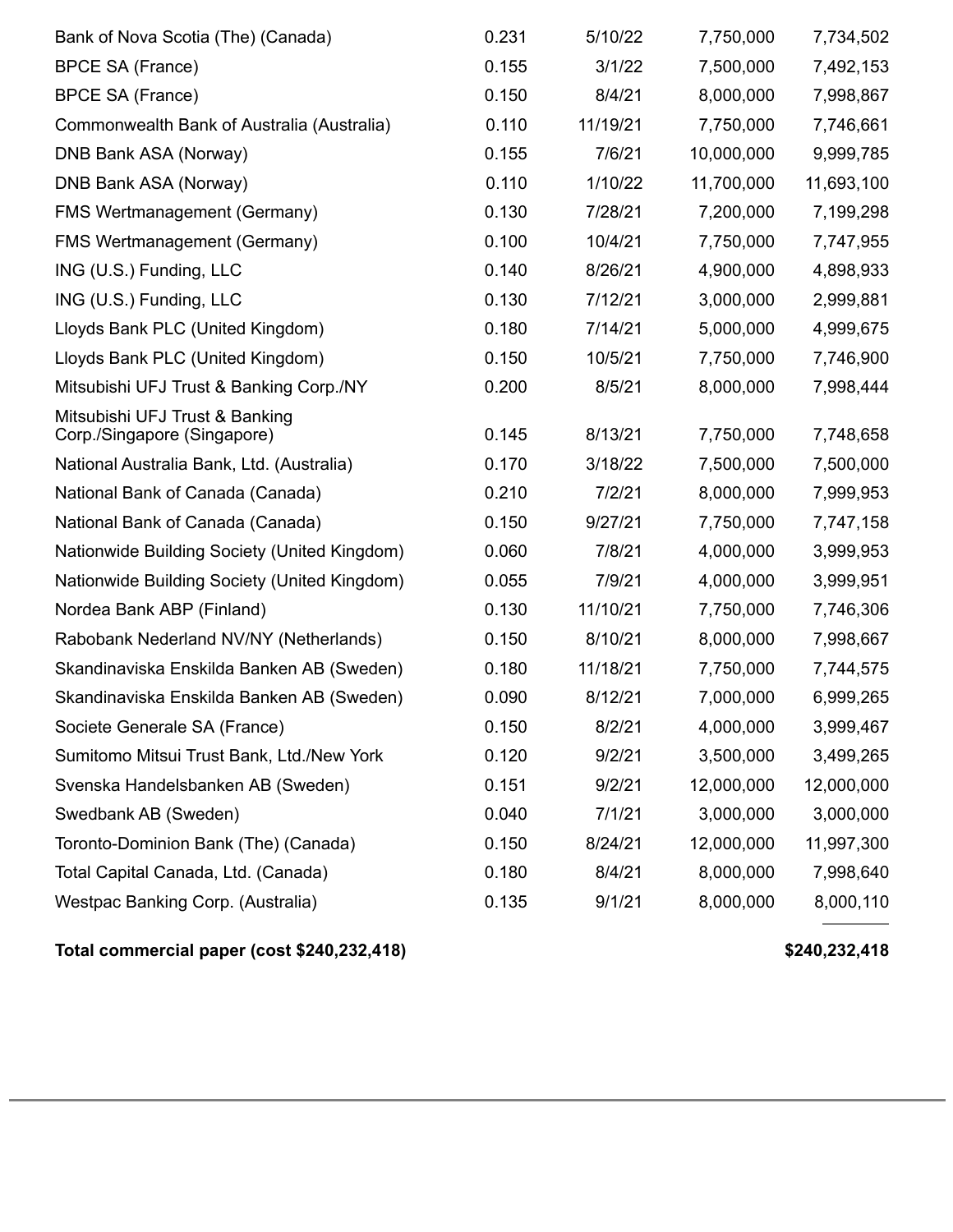#### **CERTIFICATES OF DEPOSIT (18.4%)** *(a)*

|                                                              |       | Yield (%) Maturity date | <b>Principal</b><br>amount | <b>Value</b>  |
|--------------------------------------------------------------|-------|-------------------------|----------------------------|---------------|
| Bank of Montreal/Chicago, IL FRN (Canada)                    | 0.177 | 3/25/22                 | \$8,000,000                | \$8,000,000   |
| Bank of Montreal/Chicago, IL FRN (Canada)                    | 0.168 | 3/16/22                 | 4,000,000                  | 4,000,000     |
| Bank of Nova Scotia/Houston FRN <sup>(M)</sup>               | 0.210 | 7/18/22                 | 3,500,000                  | 3,500,000     |
| BNP Paribas SA/New York, NY (France)                         | 0.170 | 2/1/22                  | 7,500,000                  | 7,502,237     |
| Canadian Imperial Bank of Commerce/New<br>York, NY FRN       | 0.335 | 8/6/21                  | 7,500,000                  | 7,500,000     |
| Canadian Imperial Bank of Commerce/New<br>York, NY FRN       | 0.188 | 2/10/22                 | 7,750,000                  | 7,750,000     |
| Citibank, NA                                                 | 0.230 | 8/5/21                  | 8,250,000                  | 8,250,000     |
| Citibank, NA                                                 | 0.100 | 12/14/21                | 7,500,000                  | 7,500,000     |
| Commonwealth Bank of Australia/New York,<br><b>NY</b>        | 0.140 | 7/8/21                  | 8,000,000                  | 8,000,000     |
| Mizuho Bank, Ltd./New York, NY                               | 0.160 | 8/30/21                 | 8,000,000                  | 8,000,000     |
| Mizuho Bank, Ltd./New York, NY                               | 0.130 | 12/10/21                | 7,500,000                  | 7,500,000     |
| Nordea Bank ABP/New York, NY                                 | 0.150 | 7/14/21                 | 8,000,000                  | 8,000,116     |
| Royal Bank of Canada/New York, NY FRN<br>(Canada)            | 0.175 | 3/11/22                 | 8,000,000                  | 8,000,000     |
| Sumitomo Mitsui Banking Corp./New York<br>(Japan)            | 0.100 | 10/7/21                 | 7,500,000                  | 7,500,000     |
| Sumitomo Mitsui Banking Corp./New York FRN<br>(Japan)        | 0.168 | 8/12/21                 | 8,000,000                  | 8,000,126     |
| Sumitomo Mitsui Trust Bank Ltd./New York                     | 0.190 | 7/6/21                  | 8,000,000                  | 8,000,000     |
| Svenska Handelsbanken/New York, NY<br>(Sweden)               | 0.140 | 12/7/21                 | 11,000,000                 | 10,998,301    |
| Toronto-Dominion Bank/NY FRN (Canada)                        | 0.250 | 5/18/22                 | 10,000,000                 | 10,000,000    |
| <b>Total certificates of deposit (cost</b><br>\$138,000,780) |       |                         |                            | \$138,000,780 |

#### **ASSET-BACKED COMMERCIAL PAPER (9.6%)** *(a)*

|                                        | Yield (%) Maturity date |         | <b>Principal</b><br>amount | Value       |
|----------------------------------------|-------------------------|---------|----------------------------|-------------|
| Atlantic Asset Securitization, LLC     | 0.140                   | 8/11/21 | \$8,000,000                | \$7.998.724 |
| Barclays Bank PLC CCP (United Kingdom) | 0.170                   | 7/22/21 | 4,000,000                  | 3,999,603   |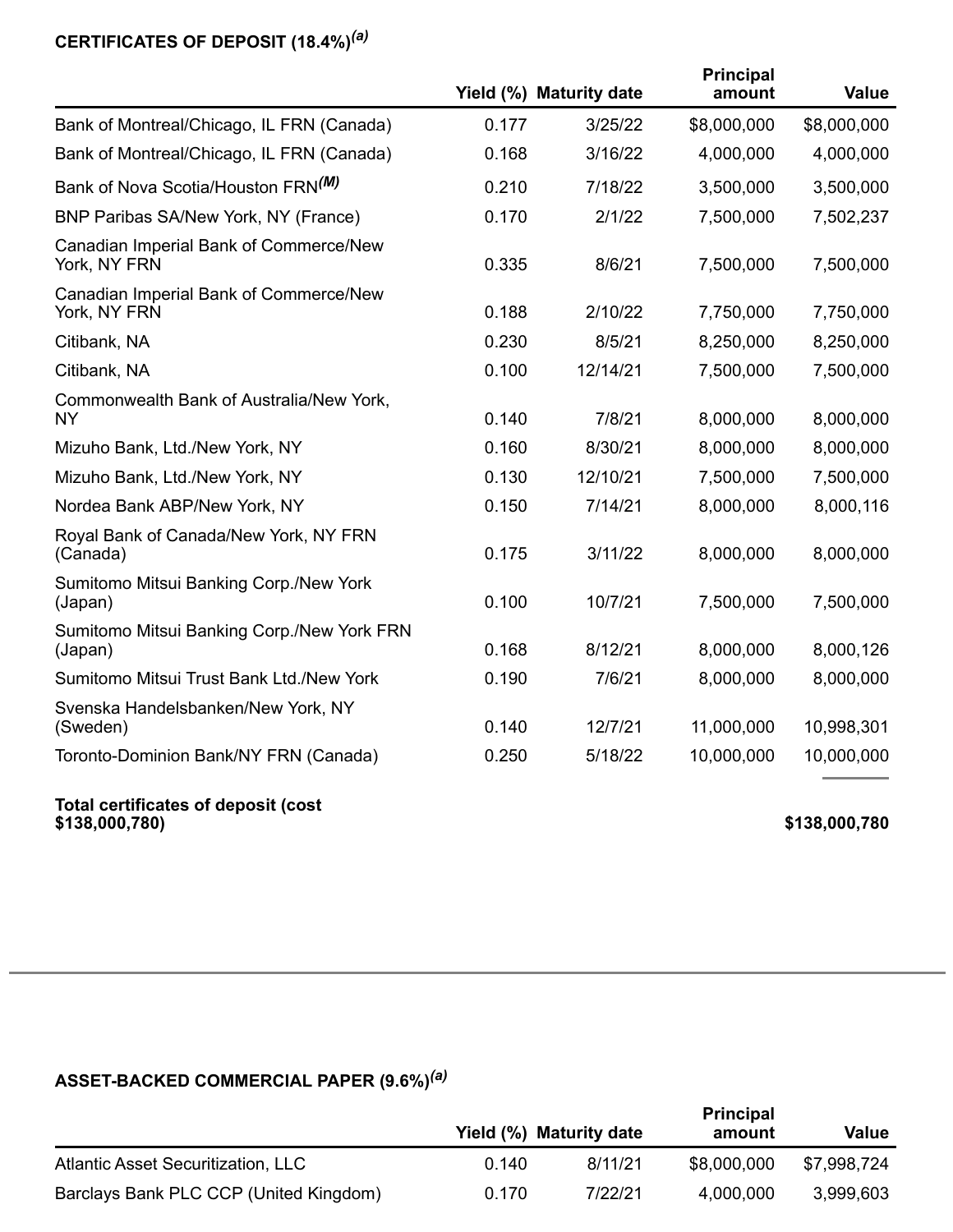| Barclays Bank PLC CCP (United Kingdom)     | 0.100 | 9/27/21  | 3,500,000 | 3,499,144 |
|--------------------------------------------|-------|----------|-----------|-----------|
| Chariot Funding, LLC                       | 0.070 | 8/20/21  | 7,500,000 | 7,499,271 |
| CHARTA, LLC                                | 0.130 | 7/12/21  | 4,000,000 | 3,999,841 |
| Collateralized Commercial Paper V Co., LLC | 0.170 | 8/3/21   | 8,000,000 | 7,998,753 |
| Collateralized Commercial Paper V Co., LLC | 0.150 | 11/29/21 | 7,750,000 | 7,745,124 |
| Liberty Street Funding, LLC (Canada)       | 0.090 | 10/12/21 | 6,250,000 | 6,248,391 |
| MetLife Short Term Funding, LLC            | 0.140 | 8/23/21  | 8,000,000 | 7,998,351 |
| Old Line Funding, LLC                      | 0.170 | 8/16/21  | 8,000,000 | 7,998,262 |
| Thunder Bay Funding, LLC                   | 0.100 | 9/21/21  | 7,500,000 | 7,498,292 |

**Total asset-backed commercial paper (cost \$72,483,756) \$72,483,756**

#### **CORPORATE BONDS AND NOTES (1.0%)** *(a)*

|                                                                                                                         | <b>Principal</b><br>amount | Value       |
|-------------------------------------------------------------------------------------------------------------------------|----------------------------|-------------|
| Cooperatieve Rabobank UA/NY sr. unsec. FRN<br>(Secured Overnight Funding Rate + 0.10%),<br>0.15%, 3/22/22 (Netherlands) | \$7,500,000                | \$7,500,000 |
| Total corporate bonds and notes (cost<br>\$7,500,000)                                                                   |                            | \$7,500,000 |

### **U.S. TREASURY OBLIGATIONS (1.0%)** *(a)*

|                                                       | Yield (%) Maturity date |         | <b>Principal</b><br>amount | <b>Value</b> |
|-------------------------------------------------------|-------------------------|---------|----------------------------|--------------|
| U.S. Treasury Notes                                   | 0.270                   | 7/31/21 | \$7,500,000                | \$7,499,814  |
| Total U.S. treasury obligations (cost<br>\$7,499,814) |                         |         |                            | \$7,499,814  |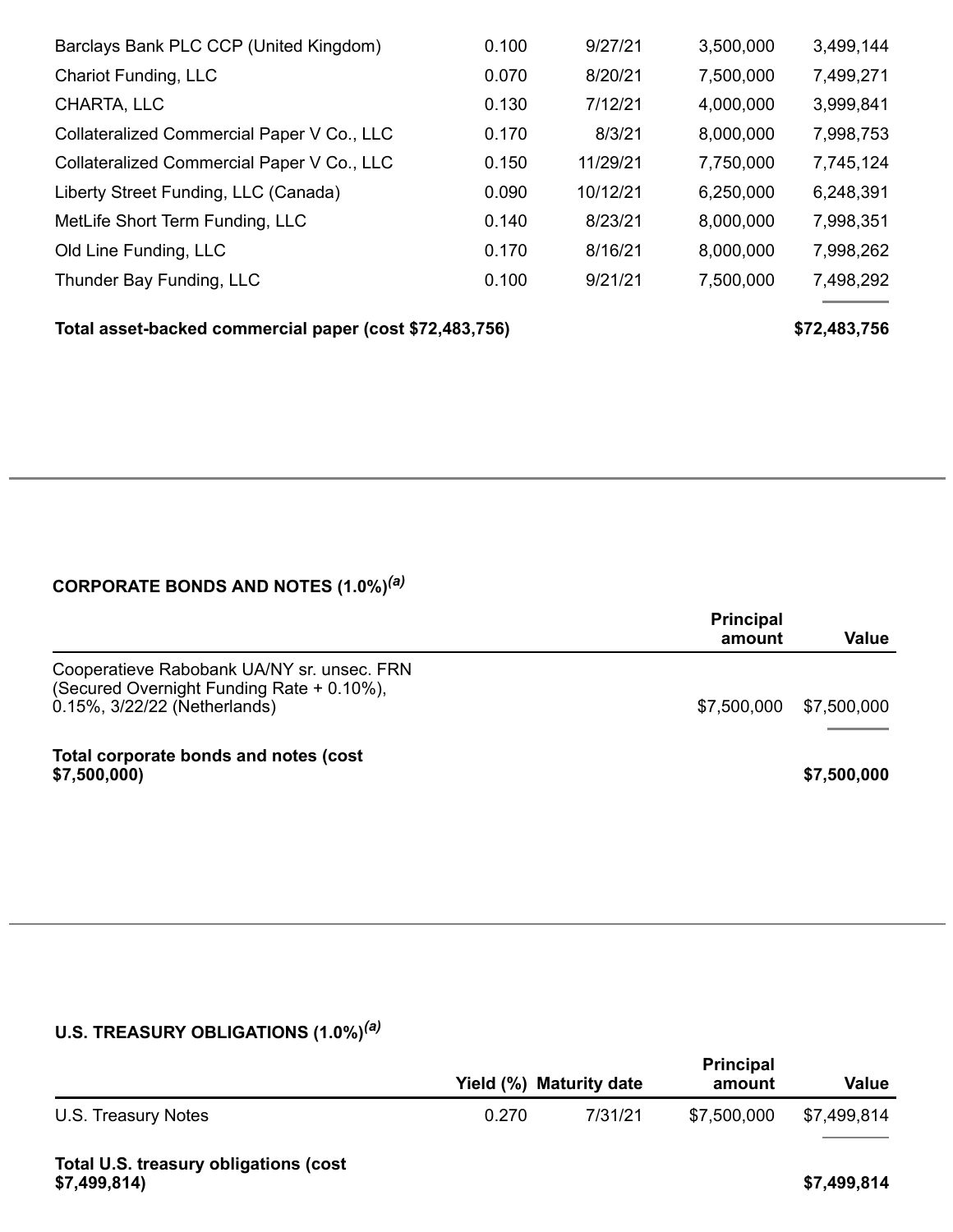**Total investments (cost \$760,298,768) \$760,298,768**

## *Key to holding's abbreviations*

FRN Floating Rate Notes: the rate shown is the current interest rate or yield at the close of the reporting period. Rates may be subject to a cap or floor. For certain securities, the rate may represent a fixed rate currently in place at the close of the reporting period.

## **Notes to the fund's portfolio**

Unless noted otherwise, the notes to the fund's portfolio are for the close of the fund's reporting period, which ran from October 1, 2020 through June 30, 2021 (the reporting period). Within the following notes to the portfolio, references to "Putnam Management" represent Putnam Investment Management, LLC, the fund's manager, an indirect wholly-owned subsidiary of Putnam Investments, LLC, references to "ASC 820" represent Accounting Standards Codification 820 *Fair Value Measurements and Disclosures* and references to "OTC", if any, represent over-the-counter.

- *(a)* Percentages indicated are based on net assets of \$751,854,873.
- *(M)* This security's effective maturity date is less than one year.

Debt obligations are considered secured unless otherwise indicated.

The dates shown on debt obligations are the original maturity dates.

#### **DIVERSIFICATION BY COUNTRY**

Distribution of investments by country of risk at the close of the reporting period, excluding collateral received, if any (as a percentage of Portfolio Value):

| <b>United States</b> | 60.8% |
|----------------------|-------|
| Canada               | 10.5  |
| Sweden               | 5.4   |
| Australia            | 5.1   |
| United Kingdom       | 3.7   |
| France               | 3.6   |
| Norway               | 2.9   |
| Japan                | 2.0   |
| Netherlands          | 2.0   |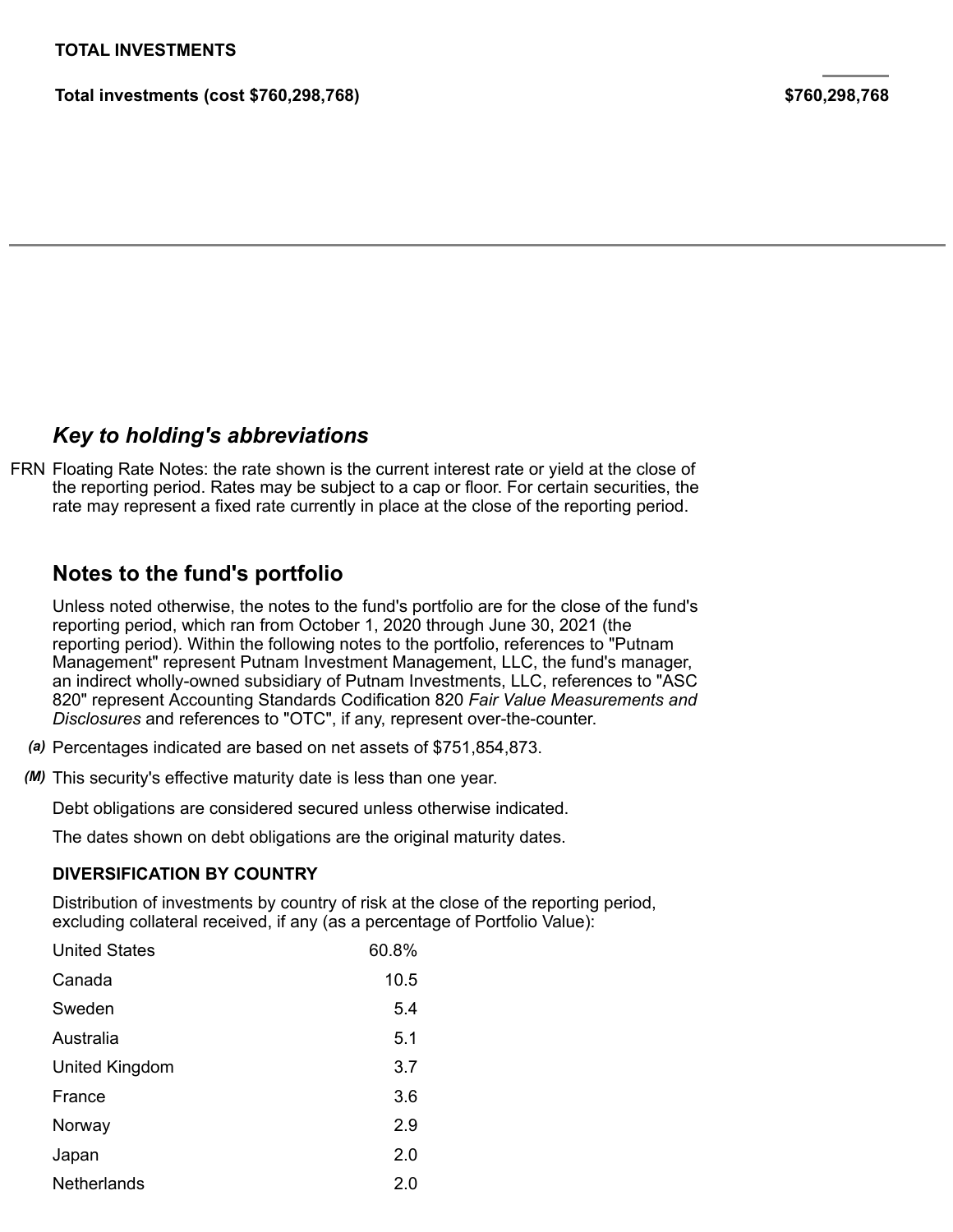| Total     | 100.0% |
|-----------|--------|
|           |        |
| Finland   | 1.0    |
| Singapore | 1.0    |
| Germany   | 2.0    |

**Security valuation:** Portfolio securities and other investments are valued using policies and procedures adopted by the Board of Trustees. The Trustees have formed a Pricing Committee to oversee the implementation of these procedures and have delegated responsibility for valuing the fund's assets in accordance with these procedures to Putnam Management. Putnam Management has established an internal Valuation Committee that is responsible for making fair value determinations, evaluating the effectiveness of the pricing policies of the fund and reporting to the Pricing Committee.

The valuation of the fund's portfolio instruments is determined by means of the amortized cost method (which approximates fair value) as set forth in Rule 2a-7 under the Investment Company Act of 1940. The amortized cost of an instrument is determined by valuing it at its original cost and thereafter amortizing any discount or premium from its face value at a constant rate until maturity and is generally categorized as a Level 2 security.

**Repurchase agreements:** The fund, or any joint trading account, through its custodian, receives delivery of the underlying securities, the fair value of which at the time of purchase is required to be in an amount at least equal to the resale price, including accrued interest. Collateral for certain tri-party repurchase agreements, which totaled \$300,473,783 at the end of the reporting period, is held at the counterparty's custodian in a segregated account for the benefit of the fund and the counterparty. Putnam Management is responsible for determining that the value of these underlying securities is at all times at least equal to the resale price, including accrued interest. In the event of default or bankruptcy by the other party to the agreement, retention of the collateral may be subject to legal proceedings.

ASC 820 establishes a three-level hierarchy for disclosure of fair value measurements. The valuation hierarchy is based upon the transparency of inputs to the valuation of the fund's investments. The three levels are defined as follows:

**Level 1:** Valuations based on quoted prices for identical securities in active markets.

**Level 2:** Valuations based on quoted prices in markets that are not active or for which all significant inputs are observable, either directly or indirectly.

**Level 3:** Valuations based on inputs that are unobservable and significant to the fair value measurement.

The following is a summary of the inputs used to value the fund's net assets as of the close of the reporting period:

|                               | <b>Valuation inputs</b> |              |         |
|-------------------------------|-------------------------|--------------|---------|
| Investments in securities:    | Level 1                 | Level 2      | Level 3 |
| Asset-backed commercial paper |                         | \$72,483,756 |         |